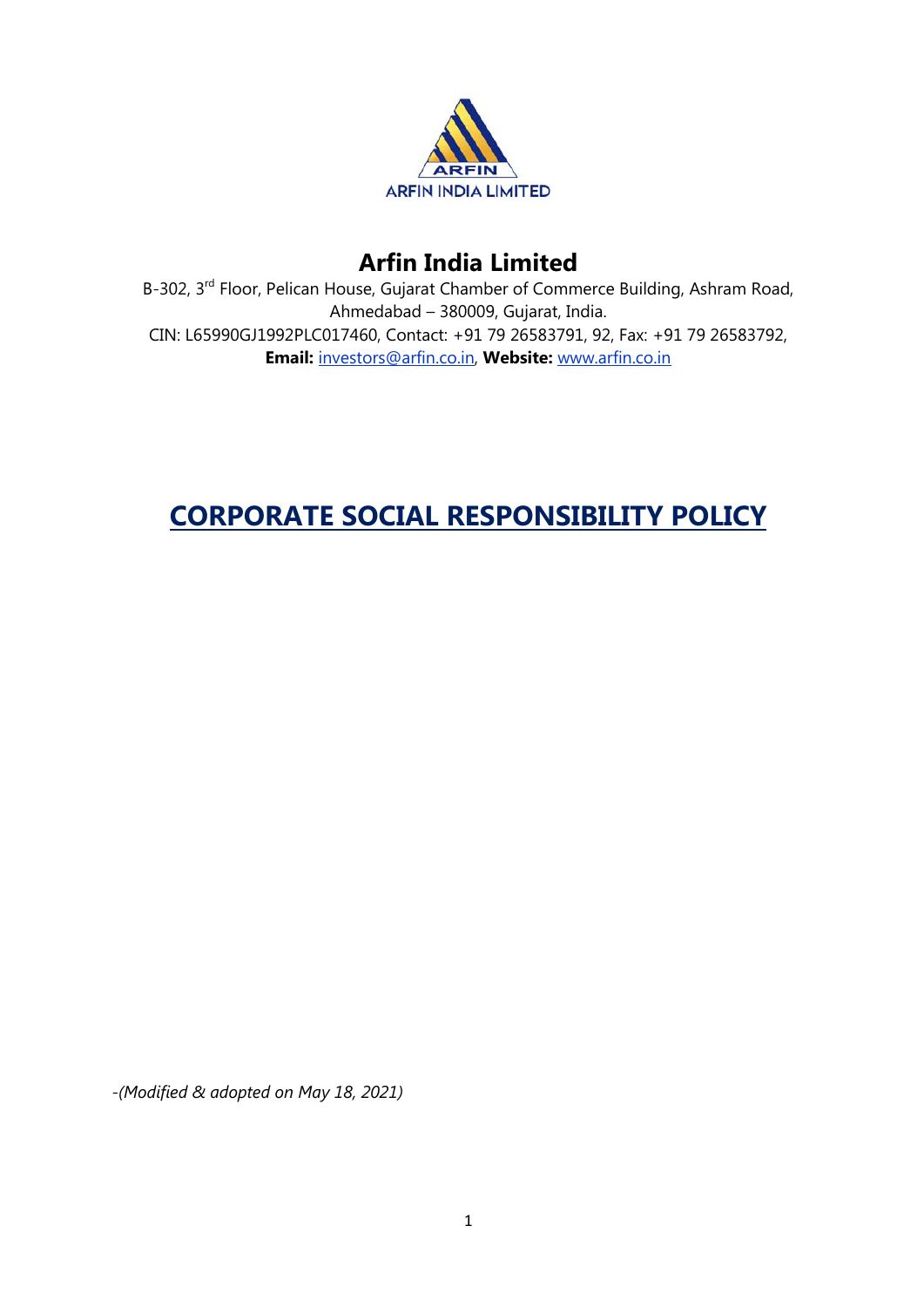## **INDEX**

| Sr. No. | <b>Content</b>                                                                                    | Page No.       |
|---------|---------------------------------------------------------------------------------------------------|----------------|
| 1.      | Background & Introduction<br>Scope of CSR Policy<br>❖<br>Applicability<br>❖<br>Definition<br>❖    | 3              |
| 2.      | <b>CSR Driving Principles at Arfin</b><br>Vision<br>❖<br>Mission<br>❖<br>Values & Commitment<br>❖ | 6              |
| 3.      | <b>CSR Activities</b>                                                                             | $\overline{7}$ |
| 4.      | <b>CSR Implementation</b>                                                                         | 9              |
| 5.      | <b>Budgetary Allocation</b>                                                                       | 10             |
| 6.      | <b>CSR Monitoring</b>                                                                             | 10             |
| 7.      | <b>CSR Expenditure</b>                                                                            | 11             |
| 8.      | <b>CSR Reporting</b>                                                                              | 12             |
| 9.      | Display of CSR Activities on Its Website                                                          | 12             |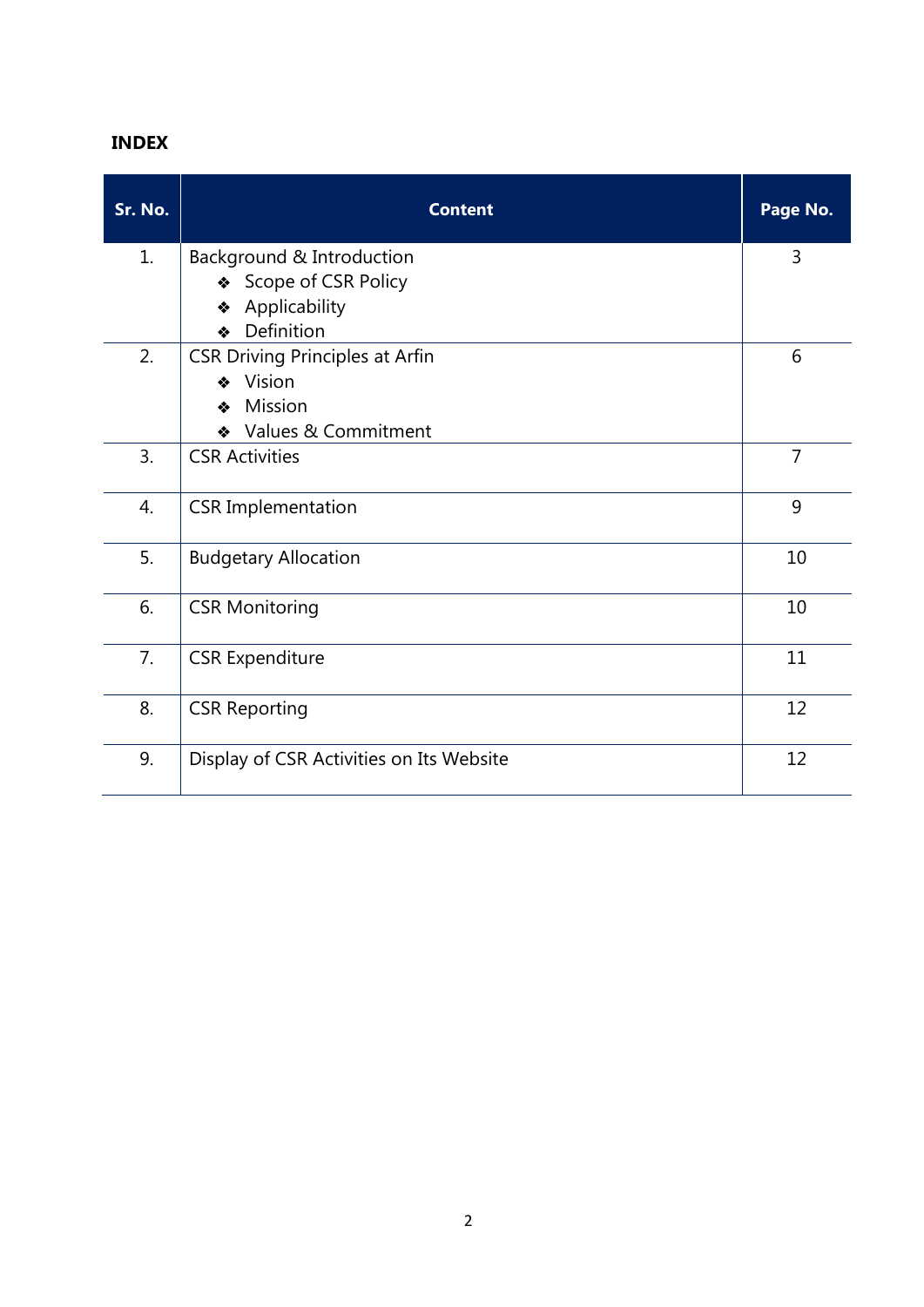## **1. BACKGROUND & INTRODUCTION**

This document lays down the framework of Corporate Social Responsibility at Arfin India Limited and defines the Policy for the same. This document shall be under the authority of the Board of Directors of the Company.

The Corporate Social Responsibility CSR) Policy of the Arfin is aligned with its overall commitment to maintaining the highest standards of business performance. We recognize that our business activities have direct and indirect impact on the society.

The Company strives to integrate its business values and operations in an ethical and transparent manner to demonstrate its commitment to sustainable development and to meet the interests of its stakeholders.

## **Scope of CSR Policy**

To take an active role and responsibility in empowering local communities to achieve their ambitions focusing on environmental growth, socio – economic development, achieve positive perception of Arfin in areas of operation & demonstrate leadership in Corporate Citizenship.

### **Applicability**

This Policy shall apply to all the CSR initiatives and activities taken up at Arfin, for the benefit of different segments of the society, specifically the deprived, underprivileged and differently abled people.

### **Definition**

**"Act"**  – Act hereinafter means The Companies Act, 2013

### **"Board"**

– means Board of Directors of the Company

### **"CSR"**

– means the activities undertaken by a Company in pursuance of its statutory obligation laid down in section 135 of the Act in accordance with the provisions contained in these rules, but shall not include the following, namely:-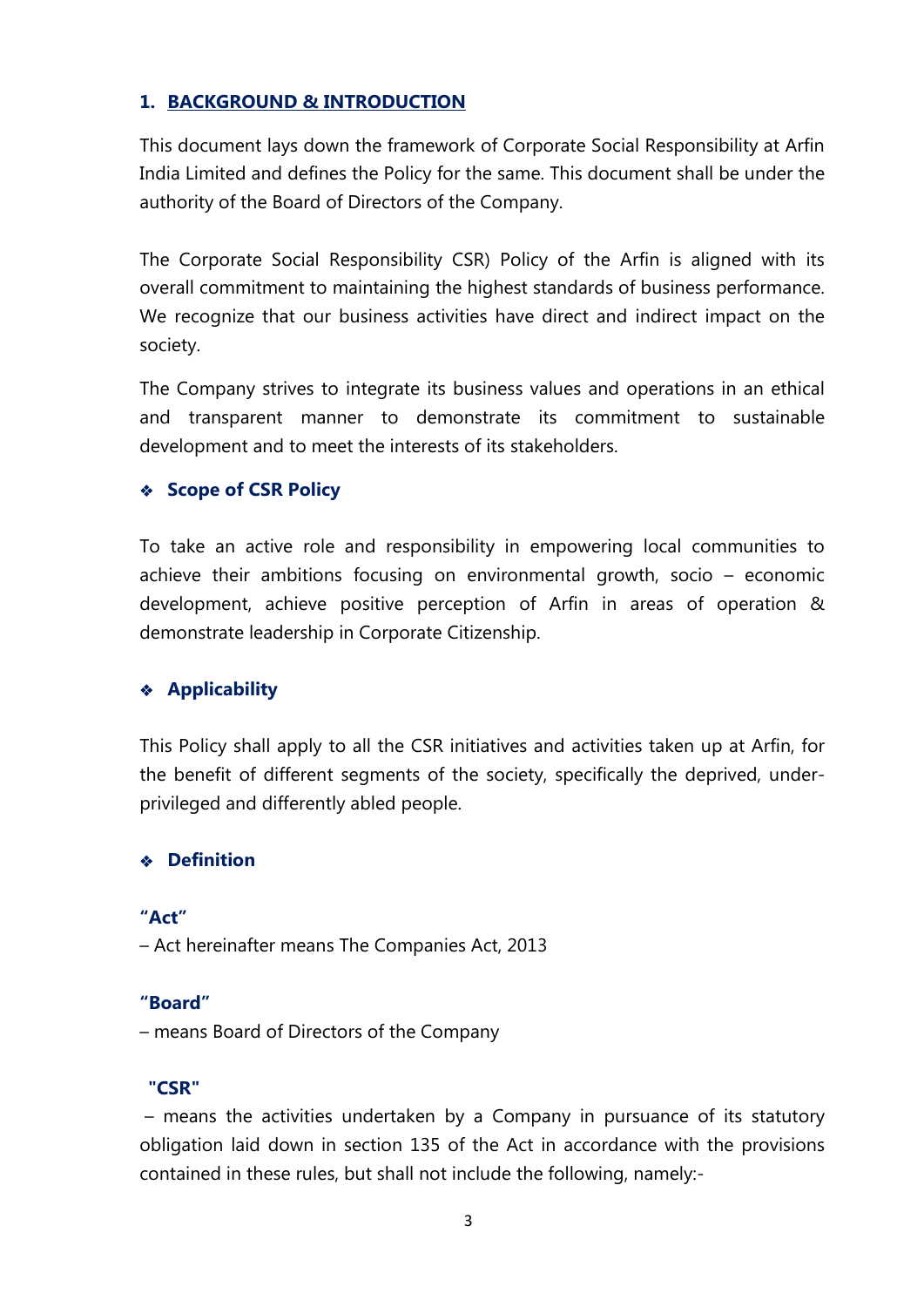(i) activities undertaken in pursuance of normal course of business of the company: Provided that any company engaged in research and development activity of new vaccine, drugs and medical devices in their normal course of business may undertake research and development activity of new vaccine, drugs and medical devices related to COVID-19 for financial years 2020-21, 2021-22, 2022-23 subject to the conditions that

(a) such research and development activities shall be carried out in collaboration with any of the institutes or organisations mentioned in item (ix) of Schedule VII to the Act;

(b) details of such activity shall be disclosed separately in the Annual report on CSR included in the Board's Report;

any activity undertaken by the company outside India except for training of Indian sports personnel representing any State or Union territory at national level or India at international level;

(iii) contribution of any amount directly or indirectly to any political party under section 182 of the Act;

(iv) activities benefitting employees of the company as defined in clause (k) of section 2 of the Code on Wages, 2019 (29 of 2019);

(v) activities supported by the companies on sponsorship basis for deriving marketing benefits for its products or services;

(vi) activities carried out for fulfillment of any other statutory obligations under any law in force in India;

### **"Committee"**

– means the Corporate Social Responsibility Committee of the Board referred to in section 135 of the Act.

#### **"Policy"**

– means a statement containing the approach and direction given by the board of a company, taking into account the recommendations of its CSR Committee, and includes guiding principles for selection, implementation and monitoring of activities as well as formulation of the annual action plan;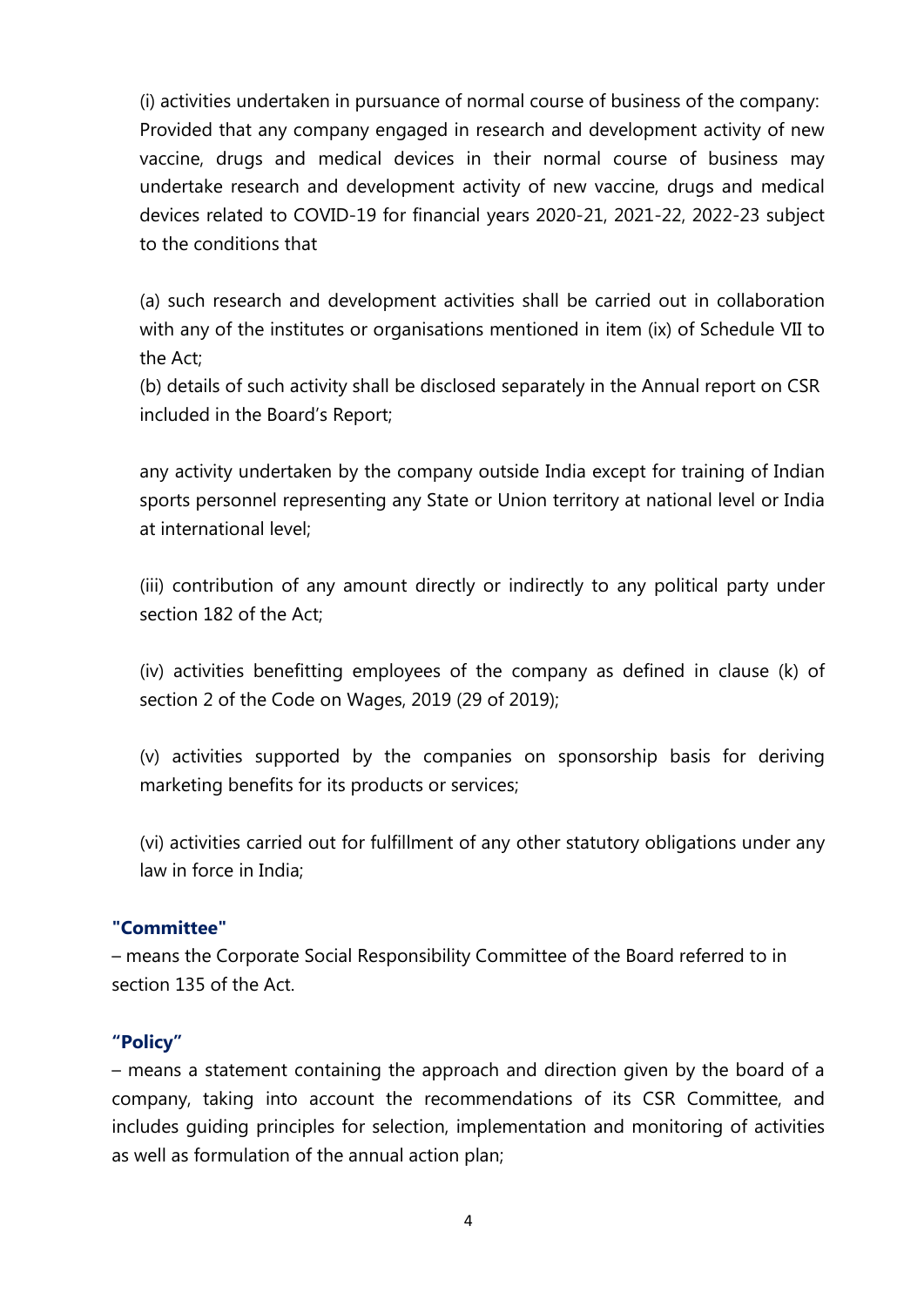#### **"Rules"**

– means Companies "Corporate Social Responsibility" Rules, 2014

#### **"Administrative overheads"**

– means the expenses incurred by the company for 'general management and administration' of Corporate Social Responsibility functions in the company but shall not include the expenses directly incurred for the designing, implementation, monitoring, and evaluation of a particular Corporate Social Responsibility project or programme.

#### **"Net profit"**

– means the net profit of a company as per its financial statement prepared in accordance with the applicable provisions of the Act, but shall not include the following, namely:-

(i) any profit arising from any overseas branch or branches of the company, whether operated as a separate company or otherwise; and

(ii) any dividend received from other companies in India, which are covered under and complying with the provisions of section 135 of the Act:

Provided that in case of a foreign company covered under these rules, net profit means the net profit of such company as per profit and loss account prepared in terms of clause (a) of sub-section (1) of section 381, read with section 198 of the Act;

#### **"Ongoing Project"**

means a multi-year project undertaken by a Company in fulfillment of its CSR obligation having timelines not exceeding three years excluding the financial year in which it was commenced, and shall include such project that was initially not approved as a multi-year project but whose duration has been extended beyond one year by the board based on reasonable justification;

#### **"Public Authority"**

– means 'Public Authority' as defined in clause (h) of section 2 of the Right to Information Act, 2005 (22 of 2005);

#### **"Section"**

– means a section of the Companies Act, 2013.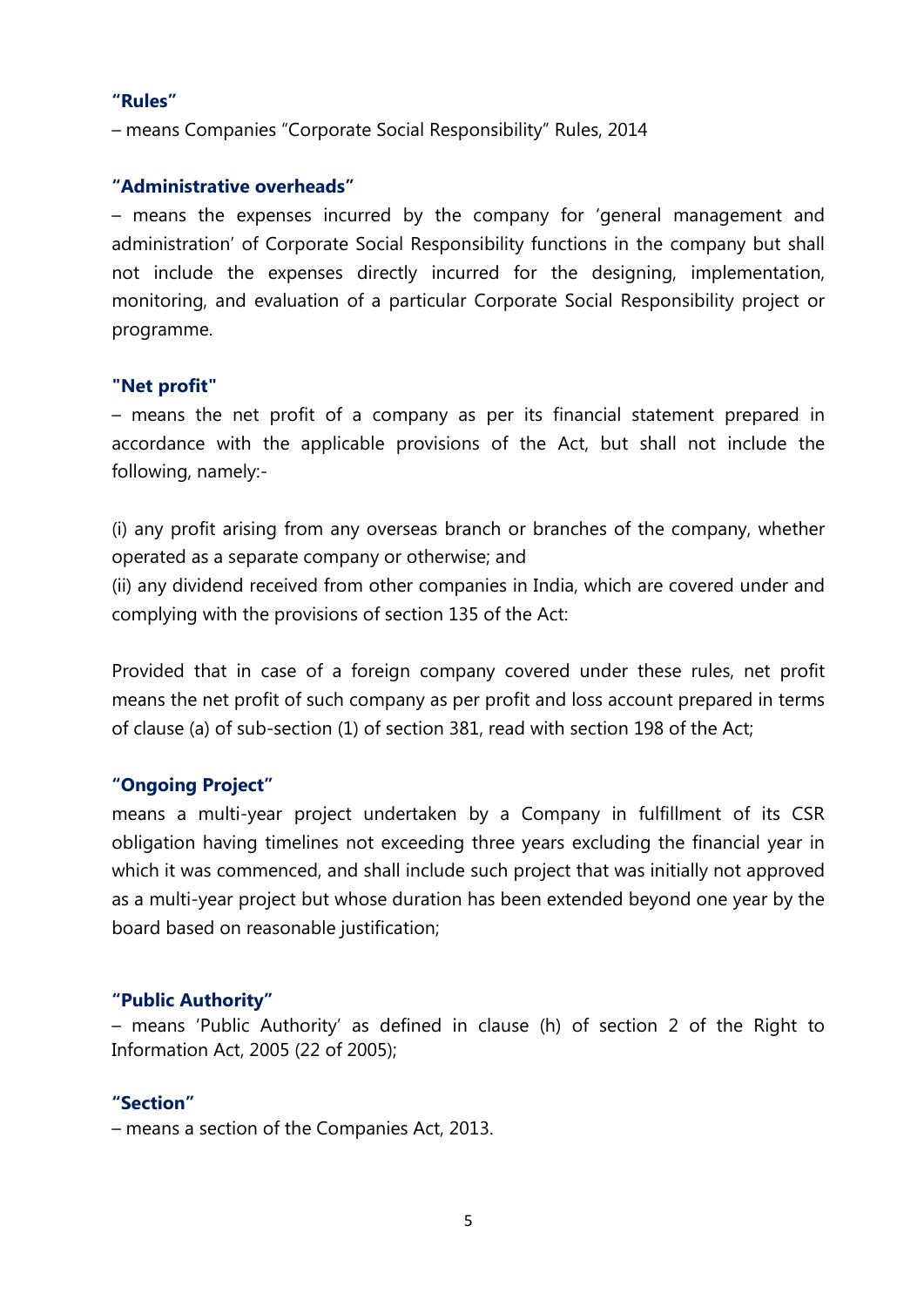## **2. CSR DRIVING PRINCIPLES AT ARFIN**

## **Vision**

In line with Arfin's Vision, through its CSR initiatives, it will continue to enhance value creation in the society and in the community in which it operates, through its services, conduct & initiatives, so as to promote sustained growth for the society and community, in fulfillment of its role as a Socially Responsible Corporate, with environmental concern.

### **Mission**

The CSR Policy of Arfin aims to achieve, consolidate and strengthen Good Corporate Governance including socially and environmentally responsible business practices that balance financial profit with social well-being.

## **Values & Commitment**

Ensure an increased commitment at all levels in the organization, to operate its business in an economically, socially & environmentally sustainable manner, while recognizing the interests of all its stakeholders

To directly or indirectly take up activities those benefit the communities and results in enhancing the quality of life & economic well-being of the local populace.

To generate, through its CSR initiatives, a community goodwill for Arfin and help reinforce a positive & socially responsible image as a corporate entity.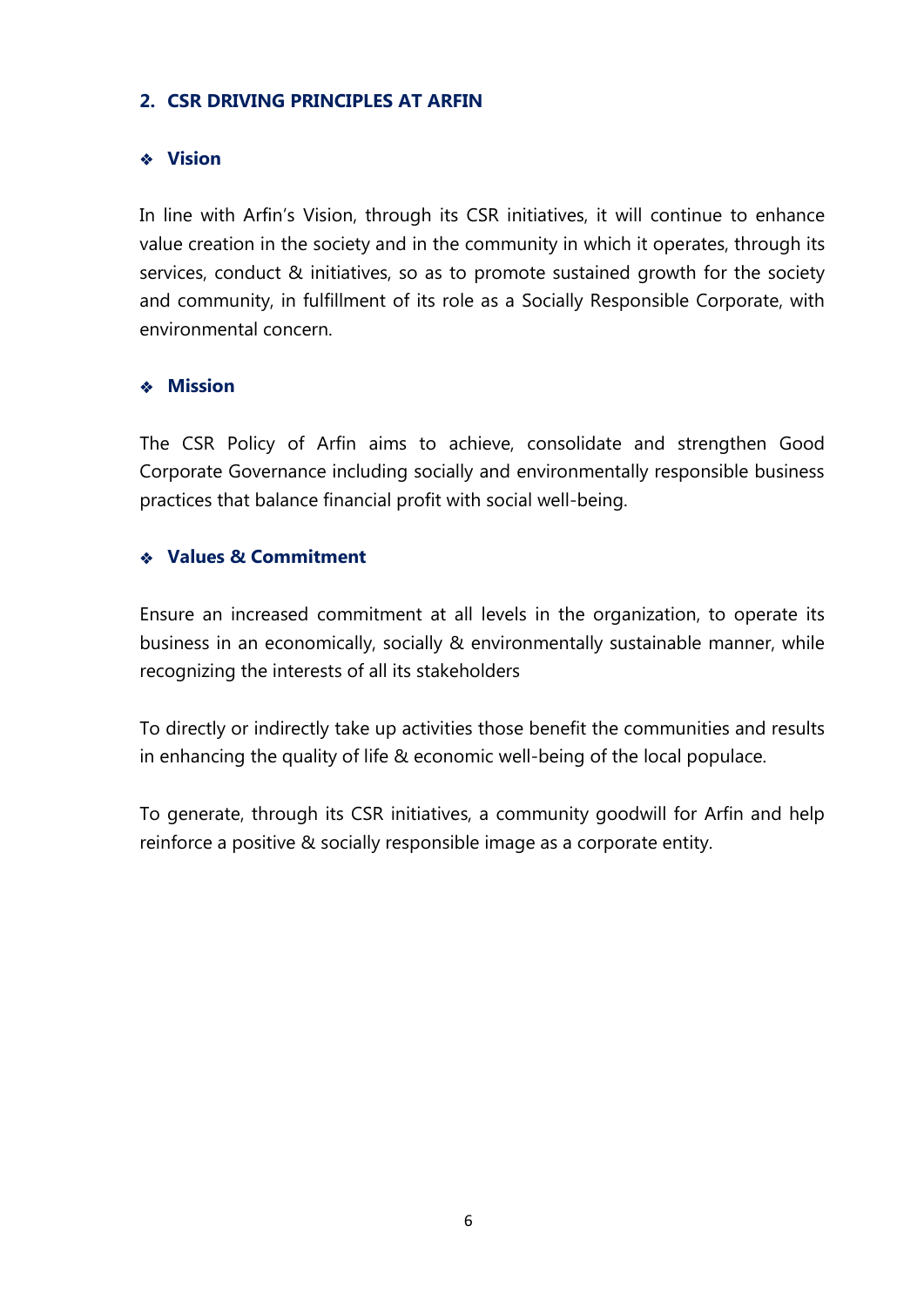## **3. CSR ACTIVITIES**

For purposes of focusing its CSR efforts in a continued and effective manner, the following thrust Areas have been identified:

**(i)** eradicating hunger, poverty and malnutrition, promoting health care including preventive health care and sanitation including contribution to the Swach Bharat Kosh set-up by the Central Government for the promotion of sanitation and making available safe drinking water;

**(ii)** promoting education, including special education and employment enhancing vocation skills especially among children, women, elderly, and the differently abled and livelihood enhancement projects;

**(iii)** promoting gender equality, empowering women, setting up homes and hostels for women and orphans; setting up old age homes, day care centres and such other facilities for senior citizens and measures for reducing inequalities faced by socially and economically backward groups;

**(iv)** ensuring environmental sustainability, ecological balance, protection of flora and fauna, animal welfare, agroforestry, conservation of natural resources and maintaining quality of soil, air and water 48[including contribution to the Clean Ganga Fund setup by the Central Government for rejuvenation of river Ganga;

**(v)** protection of National Heritage, art and culture including restoration of buildings and sites of historical importance and works of art; setting up public libraries; promotion and development of traditional arts and handicrafts;

**(vi)** measure for the benefit of armed force veterans, war widows and their dependents, Central Armed Police Forces (CAPF) and Central Para Military Forces (CPMF) veterans, and their dependents including widows;

**(vii)** training to promote rural sports, nationally recognized sports, Paralympic sports and Olympics sports;

**(viii)** contribution to the Prime Minister's National Relief Fund or Prime Minister's Central Assistance and Relief in Emergency Situations Fund (PM CARES Fund) or any other fund set up by the Central Government for socio-economic development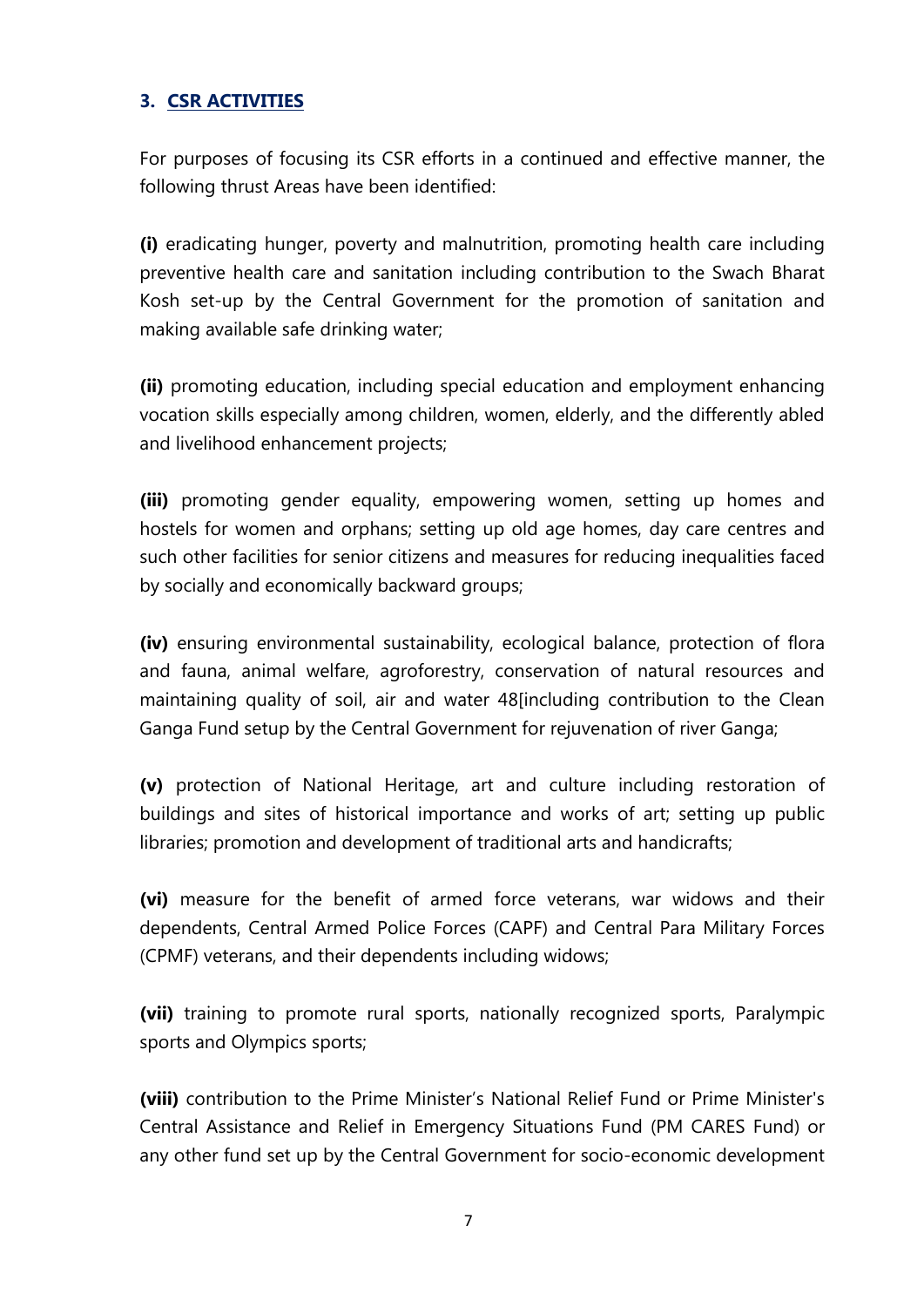and relief and welfare of the Scheduled Castes, the Schedule Tribes, other backward classes, minorities and women;

**(ix) (a)** Contribution to incubators or research and development projects in the field of science, technology, engineering and medicine, funded by the Central Government or State Government or Public Sector Undertaking or any agency of the Central Government or State Government; and

**(b)** Contributions to public funded Universities; Indian Institute of Technology (IITs); National Laboratories and autonomous bodies established under Department of Atomic Energy (DAE); Department of Biotechnology (DBT); Department of Science and Technology (DST); Department of Pharmaceuticals; Ministry of Ayurveda, Yoga and Naturopathy, Unani, Siddha and Homoeopathy (AYUSH); Ministry of Electronics and Information Technology and other bodies, namely Defense Research and Development Organisation (DRDO); Indian Council of Agricultural Research (ICAR); Indian Council of Medical Research (ICMR) and Council of Scientific and Industrial Research (CSIR), engaged in conducting research in science, technology, engineering and medicine aimed at promoting Sustainable Development Goals (SDGs).

**(x)** rural development projects.

**(xi)** slum area development.

Explanation.- For the purposes of this item, the term 'slum area' shall mean any area declared as such by the Central Government or any State Government or any other competent authority under any law for the time being in force.

**(xii)** disaster management, including relief, rehabilitation and reconstruction activities.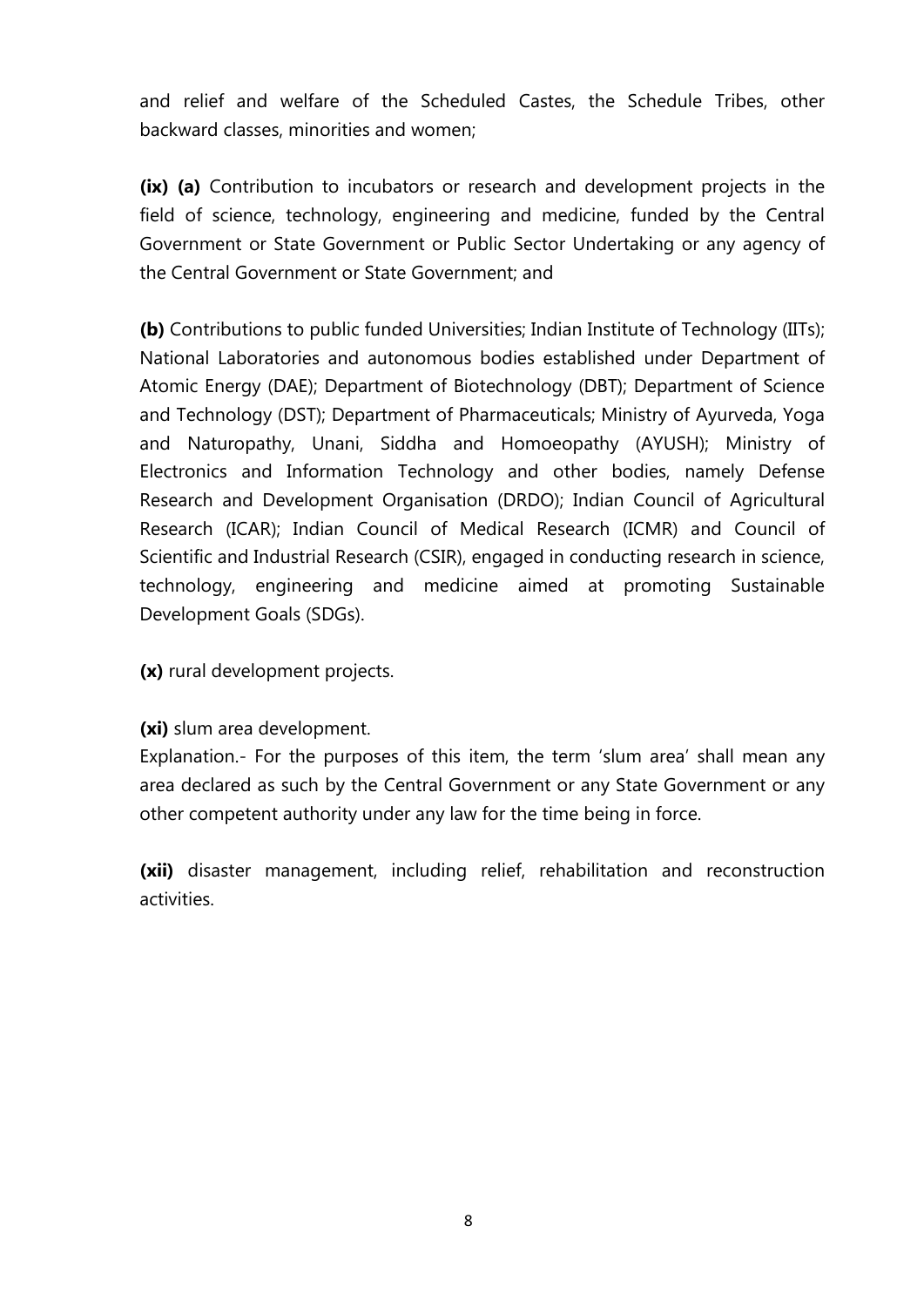## **4. CSR IMPLEMENTATION**

CSR Committee of the Company will be responsible for the monitoring of various CSR projects or programs undertaken by the Company directly or indirectly. The CSR Committee will meet whenever necessary and shall ensure that:

- I. Company undertakes the CSR activities as provided in the CSR policy.
- II. The projects / programs are implemented as per the program approved by the Board.
- III. The budget allocated for each of the project is utilized for the projects as per the approved plans.
- IV. The objective of the project / program is achieved as per the plans.
- V. Wherever projects / programs are undertaken in partnership with one or more organizations / trust / agencies, the part of the project or program undertaken by the Company shall be distinguishable and necessary supporting documents in respect of the same shall be obtained from the other partners / implementing agency on an annual basis.

The Board shall also comply with below mentioned provisions related to CSR Implementation as per Rule 4 of the Companies (Corporate Social Responsibility Policy) Rules, 2014.

(1) The Board shall ensure that the CSR activities are undertaken by the Company itself or through –

(a) a Company established under section 8 of the Act, or a registered public trust or a registered society, registered under section 12A and 80 G of the Income Tax Act, 1961 (43 of 1961), established by the Company, either singly or along with any other Company, or

(b) a Company established under section 8 of the Act or a registered trust or a registered society, established by the Central Government or State Government; or

(c) any entity established under an Act of Parliament or a State legislature; or

(d) a Company established under section 8 of the Act, or a registered public trust or a registered society, registered under section 12A and 80G of the Income Tax Act, 1961, and having an established track record of at least three years in undertaking similar activities.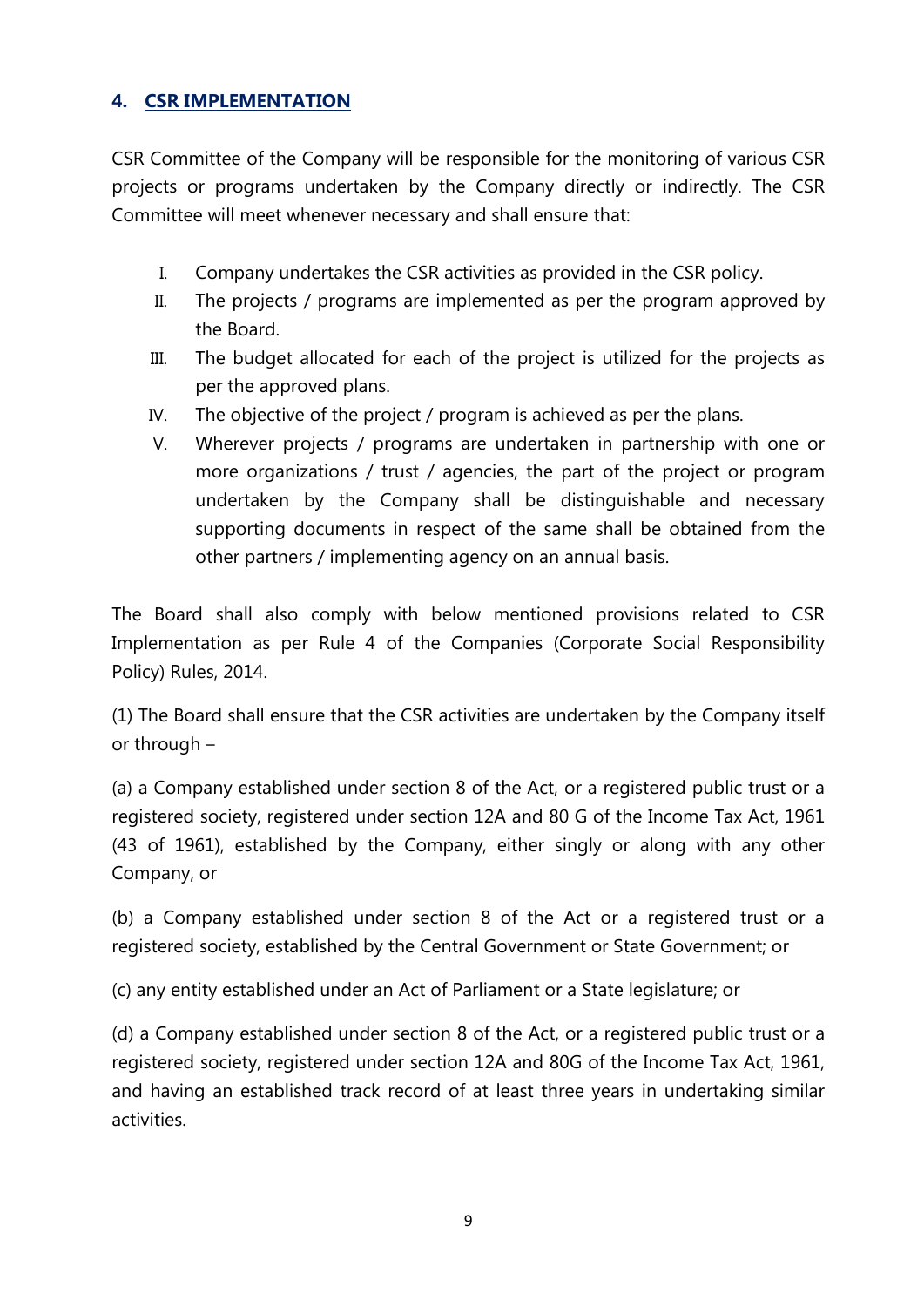(2) (a) Every entity, covered under sub-rule (1), who intends to undertake any CSR activity, shall register itself with the Central Government by filing the form CSR-1 electronically with the Registrar, with effect from the 01st day of April 2021:

Provided that the provisions of this sub-rule shall not affect the CSR projects or programmes approved prior to the 01st day of April 2021.

(b) Form CSR-1 shall be signed and submitted electronically by the entity and shall be verified digitally by a Chartered Accountant in practice or a Company Secretary in practice or a Cost Accountant in practice.

(c) On the submission of the Form CSR-1 on the portal, a unique CSR Registration Number shall be generated by the system automatically.

(3) A Company may engage international organisations for designing, monitoring and evaluation of the CSR projects or programmes as per its CSR policy as well as for capacity building of their own personnel for CSR.

(4) A Company may also collaborate with other companies for undertaking projects or programmes or CSR activities in such a manner that the CSR committees of respective companies are in a position to report separately on such projects or programmes in accordance with these rules.

(5) The Board of a Company shall satisfy itself that the funds so disbursed have been utilised for the purposes and in the manner as approved by it and the Chief Financial Officer or the person responsible for financial management shall certify to the effect.

(6) In case of ongoing project, the Board of a Company shall monitor the implementation of the project with reference to the approved timelines and year-wise allocation and shall be competent to make modifications, if any, for smooth implementation of the project within the overall permissible time period.

## **5. BUDGETARY ALLOCATION**

The Company shall spend in every financial year, in which CSR Rules and Act applies to it, at least 2% of the average net profit of the Company made during the three immediately preceding financial years.

### **6. CSR MONITORING**

The CSR Committee shall formulate and recommend to the Board, an annual action plan in pursuance of its CSR policy, which shall include the following, namely:-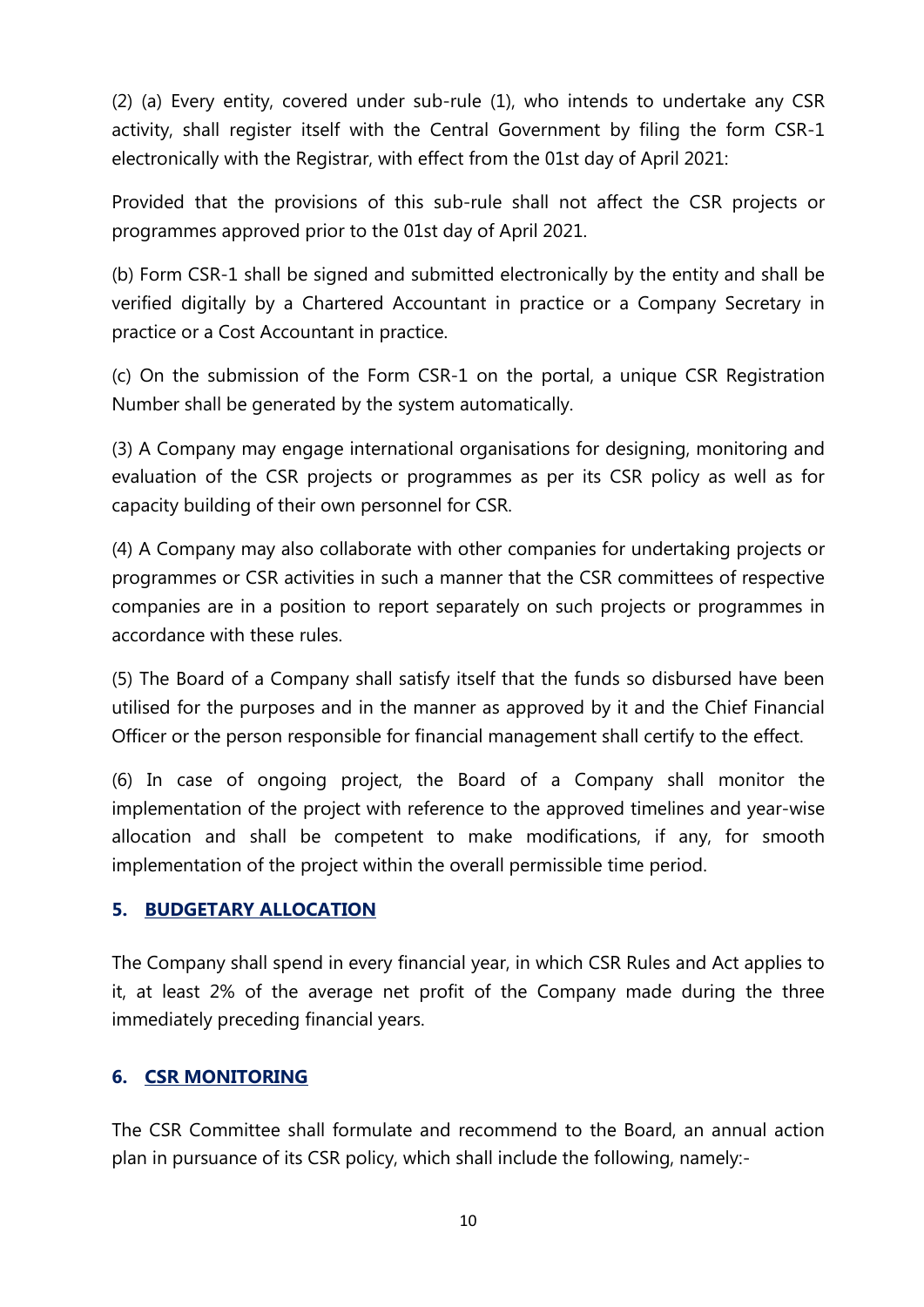(a) the list of CSR projects or programmes that are approved to be undertaken in areas or subjects specified in Schedule VII of the Act;

(b) the manner of execution of such projects or programmes as specified in subrule (1) of rule 4;

(c) the modalities of utilisation of funds and implementation schedules for the projects or programmes;

(d) monitoring and reporting mechanism for the projects or programmes; and

(e) details of need and impact assessment, if any, for the projects undertaken by the Company:

Provided that Board may alter such plan at any time during the financial year, as per the recommendation of its CSR Committee, based on the reasonable justification to that effect.

## **7. CSR EXPENDITURE**

(1) The Board shall ensure that the administrative overheads shall not exceed five percent of total CSR expenditure of the Company for the financial year.

(2) Any surplus arising out of the CSR activities shall not form part of the business profit of a Company and shall be ploughed back into the same project or shall be transferred to the Unspent CSR Account and spent in pursuance of CSR policy and annual action plan of the Company or transfer such surplus amount to a Fund specified in Schedule VII, within a period of six months of the expiry of the financial year.

(3) Where a Company spends an amount in excess of requirement provided under sub-section (5) of section 135 of the Companies Act, 2013, such excess amount may be set off against the requirement to spend under sub-section (5) of section 135 up to immediate succeeding three financial years subject to the conditions that;

(i) the excess amount available for set off shall not include the surplus arising out of the CSR activities, if any, in pursuance of sub-rule (2) of this rule.

(ii) the Board of the Company shall pass a resolution to that effect.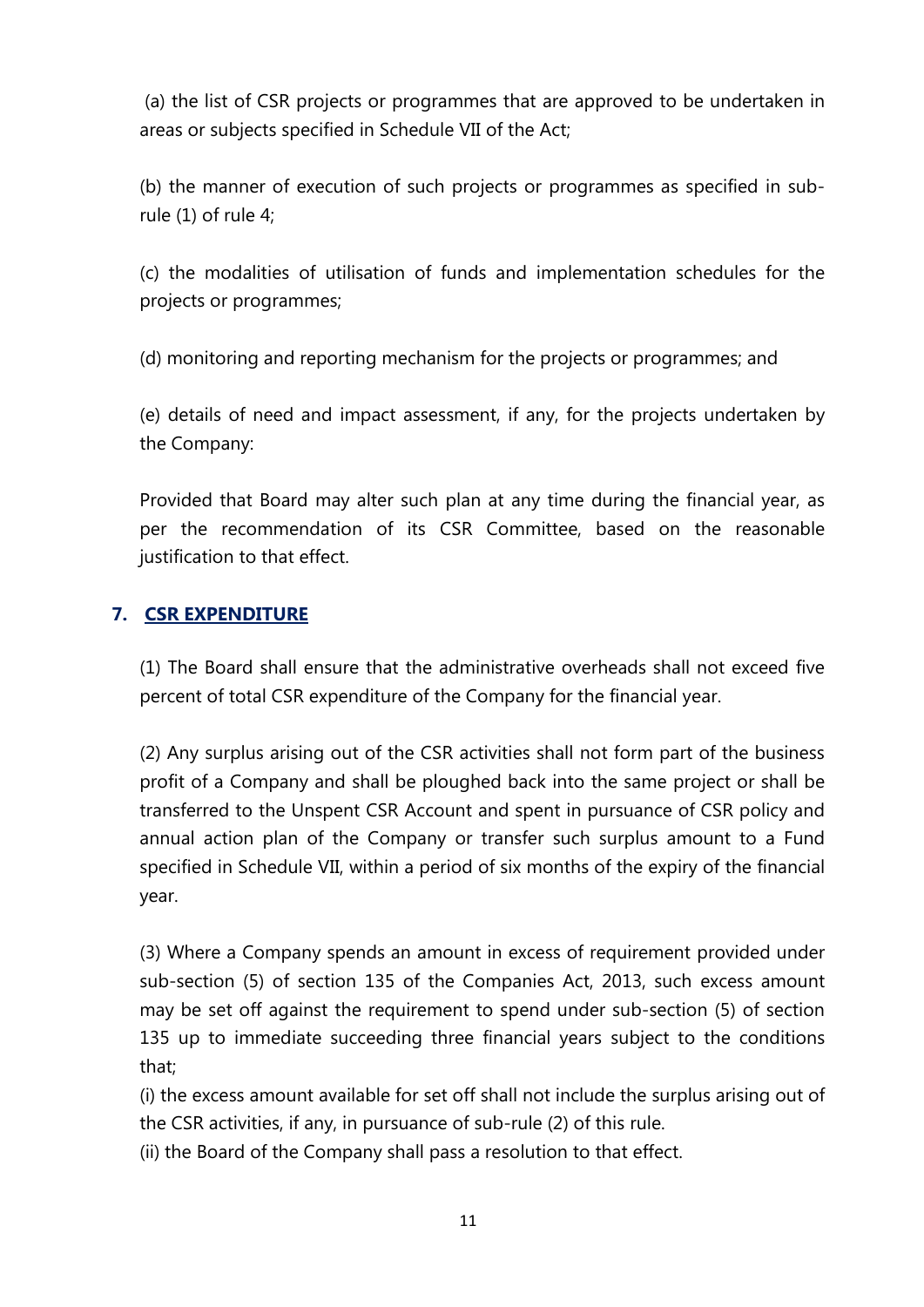(4) The CSR amount may be spent by a Company for creation or acquisition of a capital asset, which shall be held by –

(a) a Company established under section 8 of the Act, or a Registered Public Trust or Registered Society, having charitable objects and CSR Registration Number under sub-rule (2) of rule 4; or

(b) beneficiaries of the said CSR project, in the form of self-help groups, collectives, entities; or

(c) a public authority:

Provided that any capital asset created by a Company prior to the commencement of the Companies (Corporate Social Responsibility Policy) Amendment Rules, 2021, shall within a period of one hundred and eighty days from such commencement comply with the requirement of this rule, which may be extended by a further period of not more than ninety days with the approval of the Board based on reasonable justification.

### **8. CSR REPORTING**

At the end of each financial year, the CSR committee shall prepare a report in the prescribed form relating to the CSR program / activities undertaken by the Company during the year and submit to the Board for its inclusion in the Board's report as per Annexure-I.

### **9. DISPLAY OF CSR ACTIVITIES ON ITS WEBSITE**

The Board of Directors of the Company shall mandatorily disclose the composition of the CSR Committee, and CSR Policy and Projects approved by the Board on their website, if any, for public access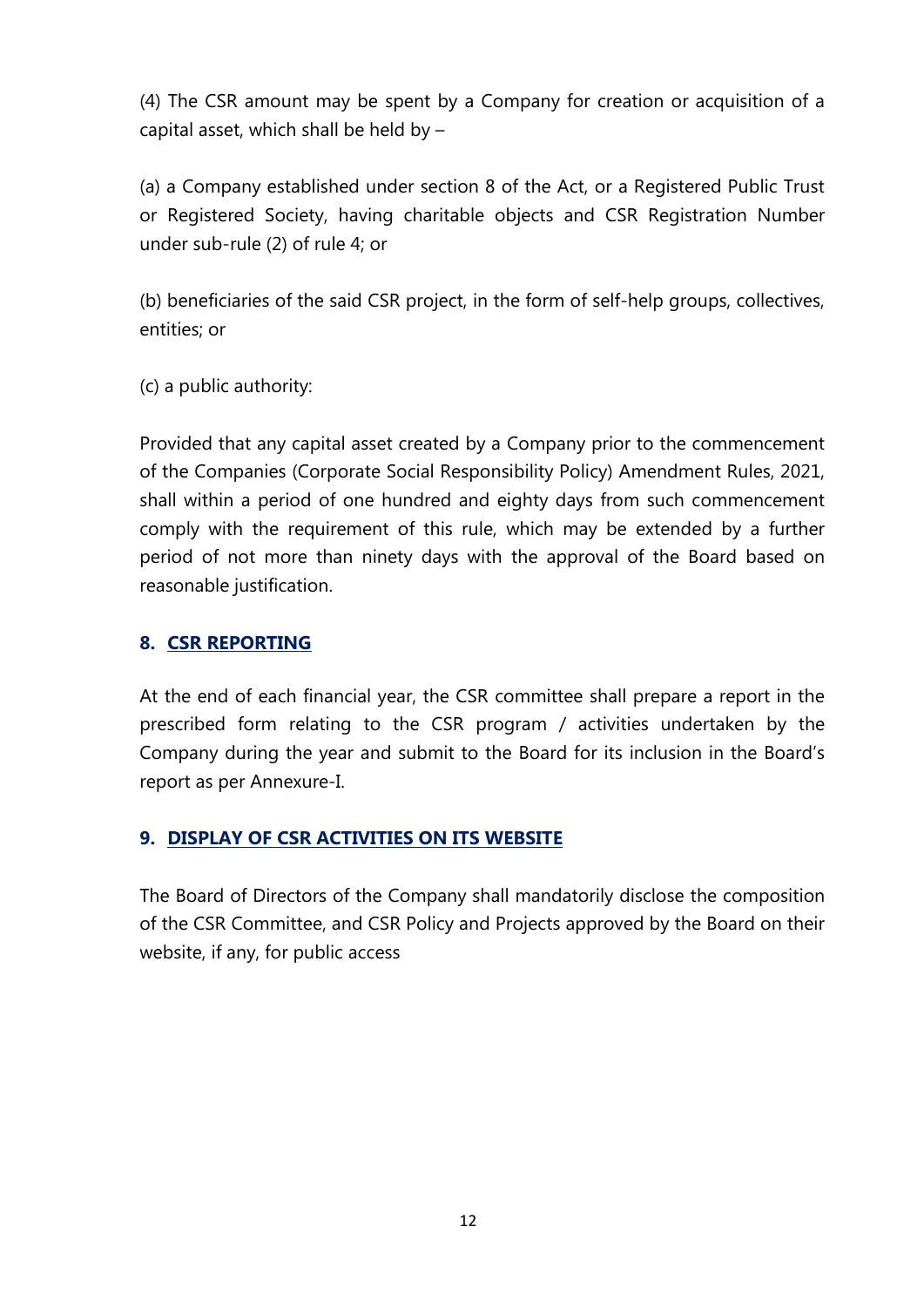**Annexure-I**

# **Annual Report on CSR Activities**

- **1. Brief outline on CSR Policy of the Company:- Focus areas:-**
- **2. Composition of the CSR committee:-**

| Sr.<br>No. | <b>Name of Director</b> | Designation /<br><b>Nature of</b><br><b>Directorship</b> | <b>Number of</b><br>Meetings of CSR<br><b>Committee Held</b><br><b>During the Year</b> | Number of Meetings of<br><b>CSR Committee Attended</b><br>During the Year |  |
|------------|-------------------------|----------------------------------------------------------|----------------------------------------------------------------------------------------|---------------------------------------------------------------------------|--|
|            |                         |                                                          |                                                                                        |                                                                           |  |
|            |                         |                                                          |                                                                                        |                                                                           |  |

- **3. Provide the web-link where Composition of CSR Committee, CSR Policy and CSR Projects approved by the Board are disclosed on the website of the Company:-**
- **4. Provide the Details of Impact Assessment of CSR Projects carried out in pursuance of Sub-Rule (3) of Rule 8 of the Companies (Corporate Social Responsibility Policy) Rules, 2014, if applicable (attach the report):-**
- **5. Details of the Amount Available for Set-off in pursuance of Sub-Rule (3) of Rule 7 of the Companies (Corporate Social Responsibility Policy) Rules, 2014 and amount required for setoff for the financial year, if any:-**

| Sr. No. <b>\</b> | <b>Financial</b><br>Year | <b>Amount Available for Set-off</b><br><b>from Preceding Financial Years</b><br>(₹ in Lakhs) | <b>Amount Required to be Set-off</b><br>for the Financial Year, if any<br>(₹ in Lakhs) |
|------------------|--------------------------|----------------------------------------------------------------------------------------------|----------------------------------------------------------------------------------------|
|                  |                          |                                                                                              |                                                                                        |

- **6. Average net profit of the Company as per Section 135(5):-**
- **7. (a) Two percent of average net profit of the Company as per Section 135(5):-**
- **8. (b) Surplus arising out of the CSR projects or programs or activities of the previous financial years:-**
	- **(c) Amount required to be set-off for the financial year, if any:-**
	- **(d) Total CSR obligation for the financial year (7a+7b-7c):-**
- **9. (a) CSR amount spent or unspent for the financial year:**

|                       | Amount Unspent (₹ in Lakhs) |                                 |                                                 |               |                 |  |  |
|-----------------------|-----------------------------|---------------------------------|-------------------------------------------------|---------------|-----------------|--|--|
| <b>Total Amount</b>   |                             | <b>Total Amount Transferred</b> | <b>Amount Transferred to any Fund Specified</b> |               |                 |  |  |
| Spent for the         |                             | to Unspent CSR Account          | under Schedule VII as per Second Proviso to     |               |                 |  |  |
| <b>Financial Year</b> |                             | as per Section 135(6)           | <b>Section 135(5)</b>                           |               |                 |  |  |
| (₹ in Lakhs)          |                             | Date of                         | Name of the                                     |               | Date of         |  |  |
|                       | <b>Amount</b>               | <b>Transfer</b>                 | <b>Fund</b>                                     | <b>Amount</b> | <b>Transfer</b> |  |  |
|                       |                             |                                 |                                                 |               |                 |  |  |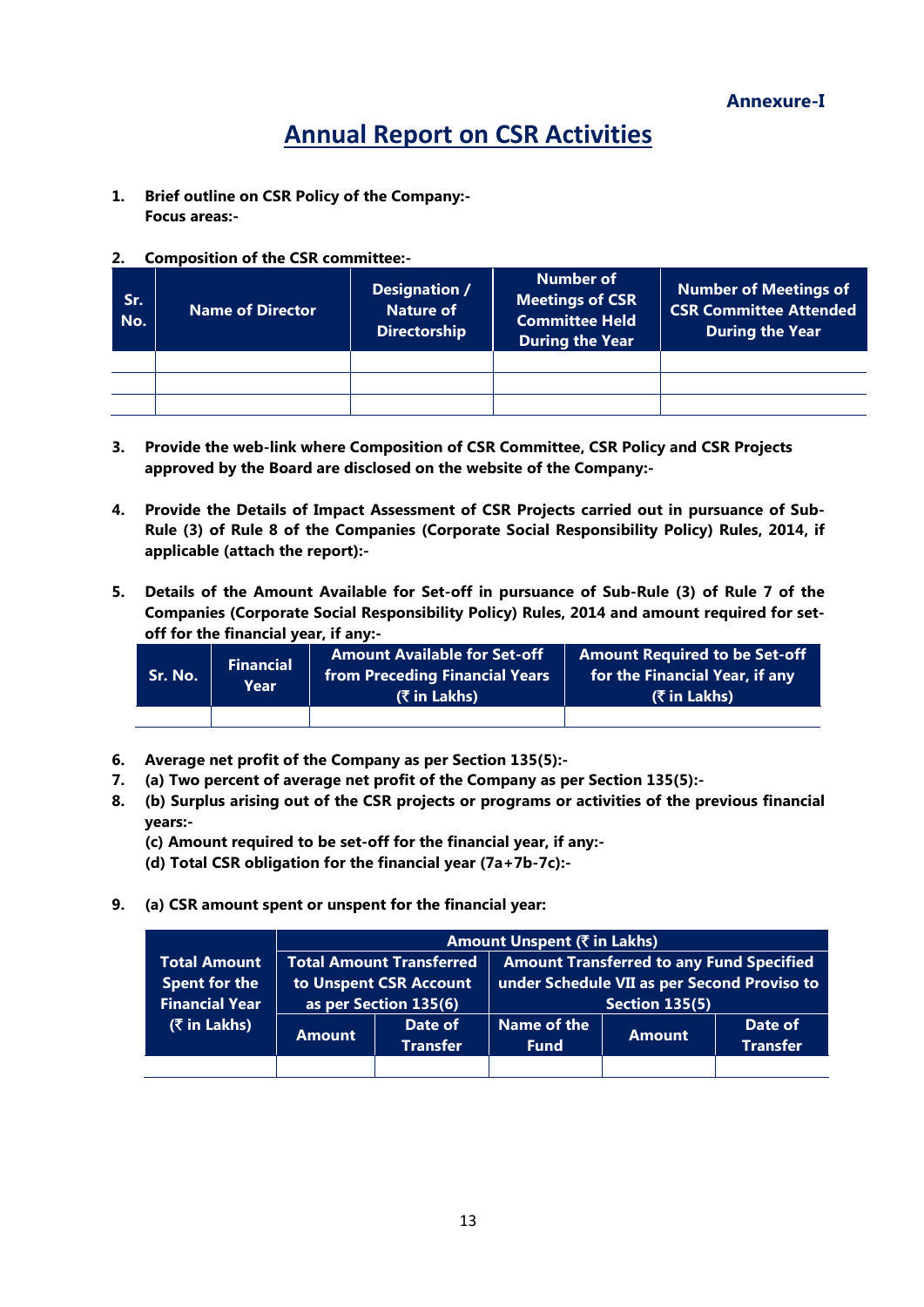| (1)        | (2)                                                 | (3)                                           | (4)                         |              | (5)                                      | (6)                               | (7)                                           | (8)                                         | (9)                                                              | (10)                                           |                                                                                | (11)                                     |
|------------|-----------------------------------------------------|-----------------------------------------------|-----------------------------|--------------|------------------------------------------|-----------------------------------|-----------------------------------------------|---------------------------------------------|------------------------------------------------------------------|------------------------------------------------|--------------------------------------------------------------------------------|------------------------------------------|
| Sr.<br>No. | <b>Name</b>                                         | Item from<br>the List of<br><b>Activities</b> | Local                       |              | <b>Location of The</b><br><b>Project</b> |                                   | <b>Amount</b>                                 | Amount<br><b>Spent in</b>                   | <b>Amount Transferred</b><br>Mode of<br>to Unspent CSR           |                                                | <b>Mode of Implementation-</b><br><b>Through Implementing</b><br><b>Agency</b> |                                          |
|            | of The<br><b>in</b><br><b>Project</b><br><b>Act</b> | <b>Schedule</b><br>VII of the                 | <b>Area</b><br>Yes /<br>No) | <b>State</b> | <b>District</b>                          | <b>Project</b><br><b>Duration</b> | <b>Allocated</b><br>for the<br><b>Project</b> | the Current<br><b>Financial</b><br>Year (₹) | <b>Account for the</b><br>Project as per Section<br>135(6) $(5)$ | <b>Implementation</b><br>- Direct (Yes/<br>No) | <b>Name</b>                                                                    | <b>CSR Registration</b><br><b>Number</b> |
|            |                                                     |                                               |                             |              |                                          |                                   |                                               |                                             |                                                                  |                                                |                                                                                |                                          |

#### **(b) Details of CSR amount spent against ongoing projects for the financial year:-**

**c) Details of CSR amount spent against other than ongoing projects for the financial year:-**

| (1)        | (2)                           | (3)                                                                                                                     | (4) |              | (5)             | (6)                         | (7)      |             | (8)                                      |  |                                |                                           |                                                                         |  |
|------------|-------------------------------|-------------------------------------------------------------------------------------------------------------------------|-----|--------------|-----------------|-----------------------------|----------|-------------|------------------------------------------|--|--------------------------------|-------------------------------------------|-------------------------------------------------------------------------|--|
| Sr.<br>No. | Name of the<br><b>Project</b> | Item from the<br>Local<br>List of<br>Area<br><b>Activities in</b><br>(Yes /<br><b>Schedule VII</b><br>No)<br>of the Act |     |              |                 |                             |          |             | <b>Location of the Project</b>           |  | Amount<br><b>Spent for The</b> | Mode of<br><b>Implementation - Direct</b> | Mode of Implementation-<br><b>Through Implementing</b><br><b>Agency</b> |  |
|            |                               |                                                                                                                         |     | <b>State</b> | <b>District</b> | Project $(\overline{\tau})$ | (Yes/No) | <b>Name</b> | <b>CSR Registration</b><br><b>Number</b> |  |                                |                                           |                                                                         |  |
|            |                               |                                                                                                                         |     |              |                 |                             |          |             |                                          |  |                                |                                           |                                                                         |  |

**(d) Amount spent in administrative overheads:-**

**(e) Amount spent on impact assessment, if applicable:-**

**(f) Total amount spent for the financial year (8b+8c+8d+8e):-**